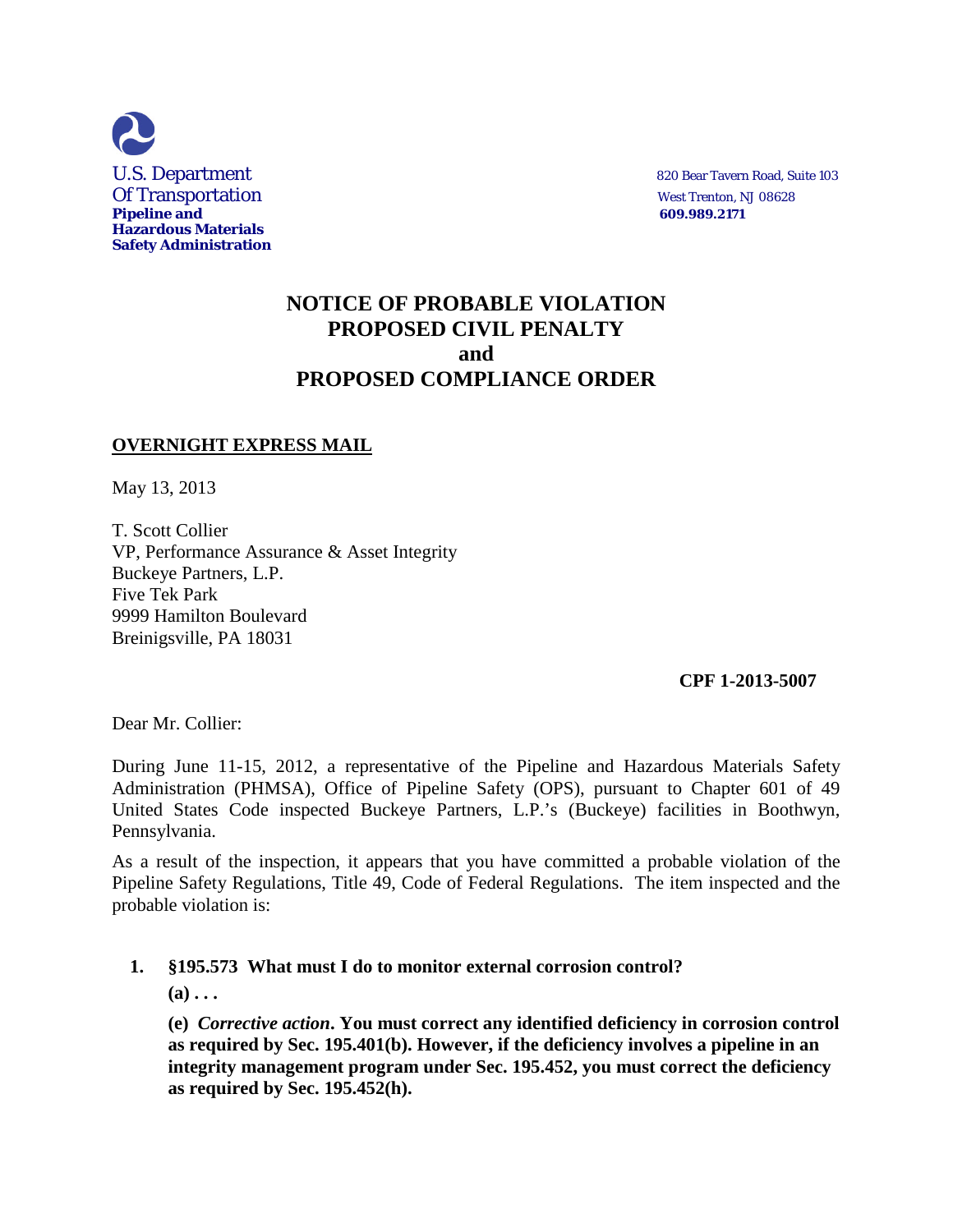Buckeye failed to correct any identified deficiency in corrosion control as required by Sec. 195.401(b).

Buckeye's Cathodic Protection Survey Reports for 2010 and 2011for Breakout Tanks 1 through 19 at Booth Station were reviewed by the PHMSA inspector. For the eleven tanks noted below, the report shows two consecutive cathodic protection (CP) readings that were below Buckeye's stated criteria of -0.850 millivolt (mV) cathodic potential, including voltage drop. There was no documentation to indicate that the low readings had been remediated. According to Buckeye's Corrosion Manual Procedure A-02 issued 12/2011, and with prior versions of the same procedure (Buckeye's Maintenance Manual Procedure J-02 issued 9-2009 and 9-2010), any abnormality or equipment deficiency should be corrected within one inspection cycle. The inspection is performed on an annual basis.

During the dates of 8/3/2010 through 8/10/2010 and 6/3/2011 through 6/21/2011, electrical structure to soil and potential difference readings were taken:

1. Out of the eight locations around the perimeter of Tanks 1, 2, 3, 4, 5, 6, 8, 12, 13 and 14, each of those tanks had at least one location where CP readings were below criteria for two consecutive inspection cycles.

2. Out of the four locations around the perimeter of Tank 18, there was one location where CP readings were below criteria for two consecutive inspection cycles.

## Proposed Civil Penalty

Under 49 United States Code, § 60122, you are subject to a civil penalty not to exceed \$200,000 per violation per day the violation persists up to a maximum of \$2,000,000 for a related series of violations. For violations occurring prior to January 4, 2012, the maximum penalty may not exceed \$100,000 per violation per day, with a maximum penalty not to exceed \$1,000,000 for a related series of violations. The Compliance Officer has reviewed the circumstances and supporting documentation involved in the above probable violation and has recommended that you be preliminarily assessed a civil penalty of \$60,000 as follows:

| Item number | <b>PENALTY</b> |
|-------------|----------------|
|             | \$60,000       |

## Proposed Compliance Order

With respect to item 1 pursuant to 49 United States Code § 60118, the Pipeline and Hazardous Materials Safety Administration proposes to issue a Compliance Order to Buckeye Partners, L.P. Please refer to the *Proposed Compliance Order*, which is enclosed and made a part of this Notice.

#### Response to this Notice

Enclosed as part of this Notice is a document entitled *Response Options for Pipeline Operators in Compliance Proceedings*. Please refer to this document and note the response options. All material you submit in response to this enforcement action may be made publicly available. If you believe that any portion of your responsive material qualifies for confidential treatment under 5 U.S.C. 552(b), along with the complete original document you must provide a second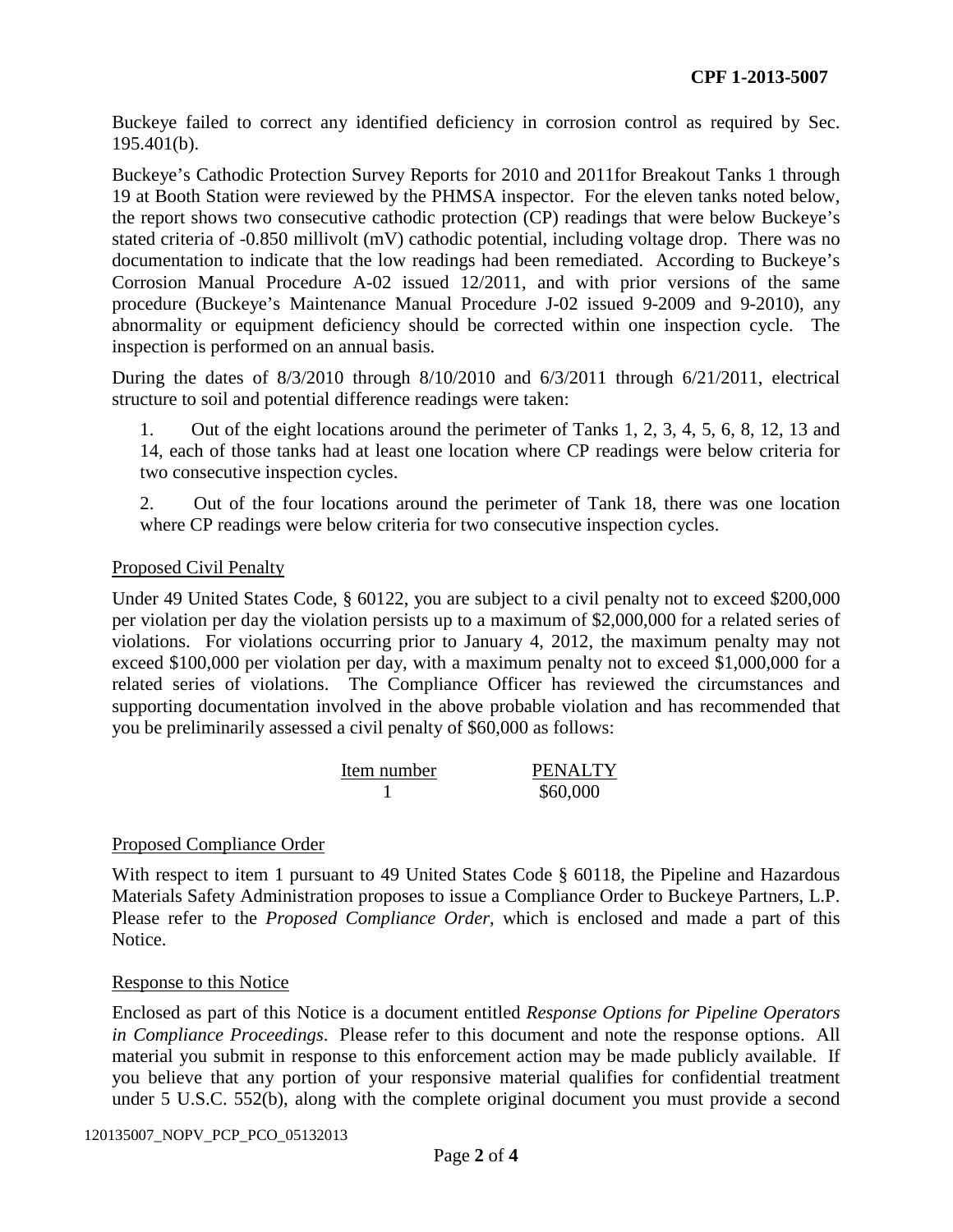copy of the document with the portions you believe qualify for confidential treatment redacted and an explanation of why you believe the redacted information qualifies for confidential treatment under 5 U.S.C. 552(b). If you do not respond within 30 days of receipt of this Notice, this constitutes a waiver of your right to contest the allegations in this Notice and authorizes the Associate Administrator for Pipeline Safety to find facts as alleged in this Notice without further notice to you and to issue a Final Order.

Please submit all correspondence in this matter to Byron Coy, PE, Director, PHMSA Eastern Region, 820 Bear Tavern Road, Suite 103, W. Trenton, NJ 08628. Please refer to **CPF 1-2013- 5007** on each document you submit, and please whenever possible provide a signed PDF copy in electronic format. Smaller files may be emailed to Byron.Coy@dot.gov. Larger files should be sent on a CD accompanied by the original paper copy to the Eastern Region Office.

Sincerely,

Byron Coy, PE Director, Eastern Region Pipeline and Hazardous Materials Safety Administration

Enclosures: *Proposed Compliance Order Response Options for Pipeline Operators in Compliance Proceedings*